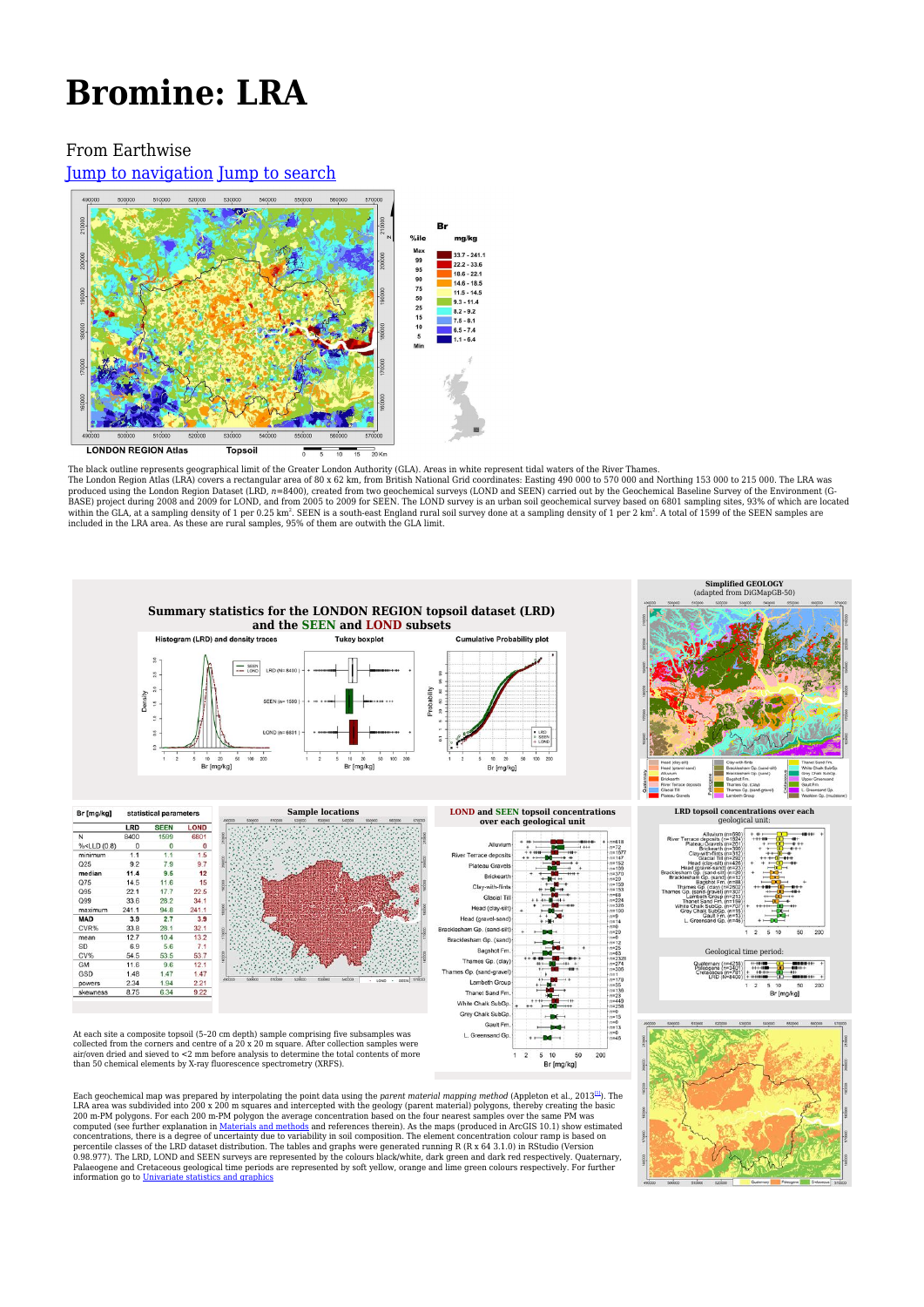# **Reference**

1. [↑](#page--1-0) Appleton, J D, Johnson, C C, Ander, E L, and Flight, D M A. 2013. Geogenic signatures detectable in topsoils of urban and rural domains in the London region, UK, using parent material classified data. *Applied Geochemistry*, Vol. 39, 169–180. [DOI](http://doi.org/10.1016/j.apgeochem.2013.07.010) [10.1016/j.apgeochem.2013.07.010](http://doi.org/10.1016/j.apgeochem.2013.07.010)

Retrieved from ['http://earthwise.bgs.ac.uk/index.php?title=Bromine:\\_LRA&oldid=30803'](http://earthwise.bgs.ac.uk/index.php?title=Bromine:_LRA&oldid=30803) [Category](http://earthwise.bgs.ac.uk/index.php/Special:Categories):

[London soil elements](http://earthwise.bgs.ac.uk/index.php/Category:London_soil_elements)

# **Navigation menu**

#### **Personal tools**

- Not logged in
- [Talk](http://earthwise.bgs.ac.uk/index.php/Special:MyTalk)
- [Contributions](http://earthwise.bgs.ac.uk/index.php/Special:MyContributions)
- [Log in](http://earthwise.bgs.ac.uk/index.php?title=Special:UserLogin&returnto=Bromine%3A+LRA&returntoquery=action%3Dmpdf)
- [Request account](http://earthwise.bgs.ac.uk/index.php/Special:RequestAccount)

#### **Namespaces**

- [Page](http://earthwise.bgs.ac.uk/index.php/Bromine:_LRA)
- [Discussion](http://earthwise.bgs.ac.uk/index.php?title=Talk:Bromine:_LRA&action=edit&redlink=1)

 $\Box$ 

### **Variants**

#### **Views**

- [Read](http://earthwise.bgs.ac.uk/index.php/Bromine:_LRA)
- [Edit](http://earthwise.bgs.ac.uk/index.php?title=Bromine:_LRA&action=edit)
- [View history](http://earthwise.bgs.ac.uk/index.php?title=Bromine:_LRA&action=history)
- [PDF Export](http://earthwise.bgs.ac.uk/index.php?title=Bromine:_LRA&action=mpdf)

 $\Box$ 

#### **More**

#### **Search**

Search Go